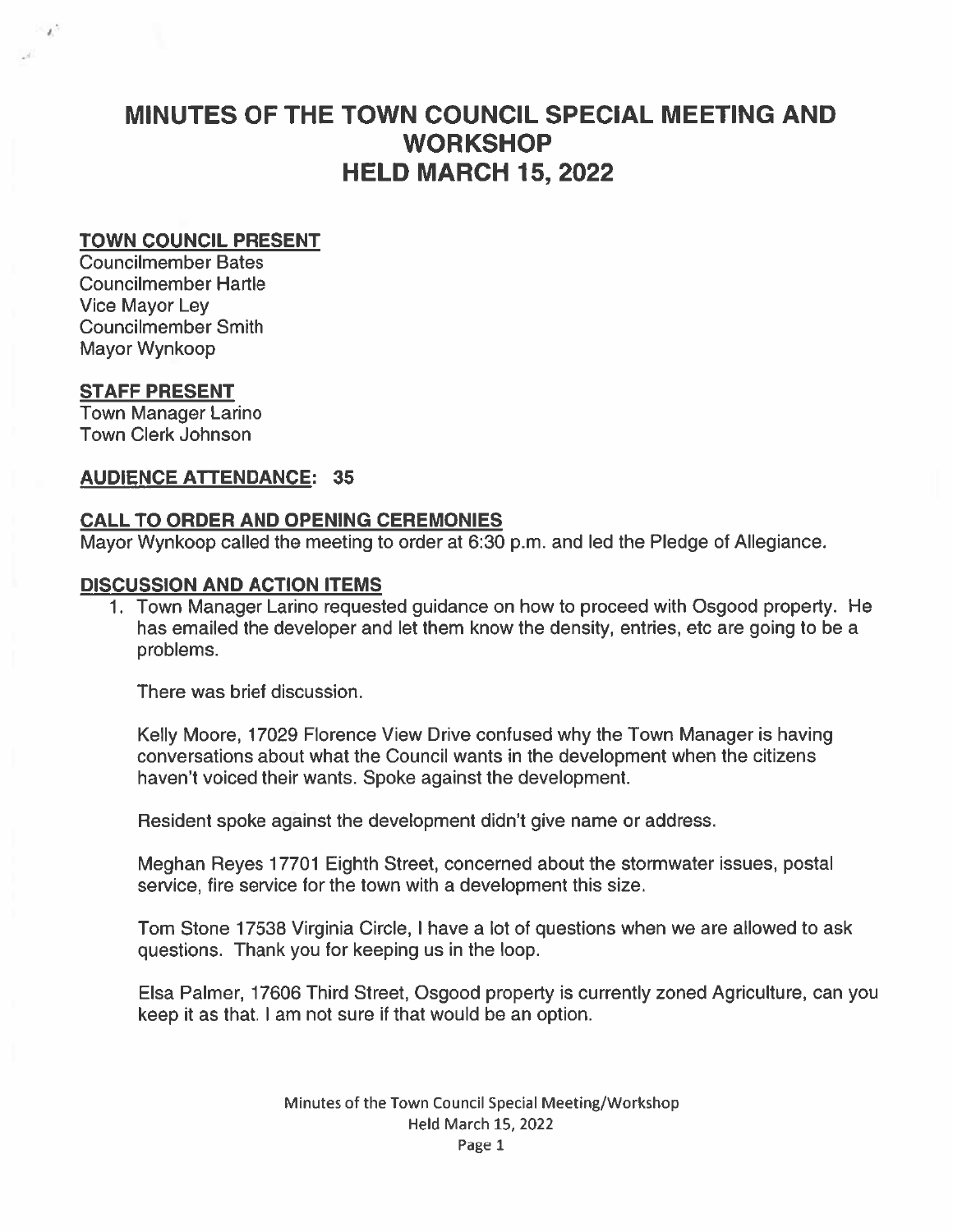Deanne Adkins 16239 Hillside Circle, asked if we could say no to both the proposals and wait for another one?

Town Manager Larino stated officially there is no proposal yet, just <sup>a</sup> presentation.

Daniel Whitehouse, 15700 Vista Verde, friends of Lake Apopka, is in favor of responsible development. Run off is the main concerned of the group. Property is next to Montverde boat ramp needs to be improved, maybe the developer could add to the improvements.

Gary Drury 17430 Third Street, who is the developer? You could buy the land and stop the development. Need to change the lights on the trail that shine down instead of what you have now, they shine in my bedroom.

2. Mayor Wynkoop said the next item is asphalt projects for this year.

Town Manager Larino stated that for the time being we are suspending asphalt projects due to the increase in cost.

3. Mayor Wynkoop stated the next item is on water forgiveness policy for when <sup>a</sup> resident has <sup>a</sup> leak.

Town Manager said I have not allowed forgiveness on <sup>a</sup> leak and I want to make sure we are fair with everyone. I need to budget if we are going to do forgiveness.

Tom Stone, 17538 Virginia Circle, leaks shouldn't be forgiven if it's the homeowner side.

There was brief discussion.

Mayor Wynkoop stated that we do one at <sup>a</sup> time. We are not going do forgiveness, but if the customer is adamant, Town Manager can bring it to the Council.

4. Mayor Wynkoop said next discussion is on paving for new homes. Paul is looking for direction on when we have <sup>a</sup> new home on an empty lot when the road is not paved. Do we charge the home owner pay for the paving of the portion of the road in front of home site.

There was brief discussion.

Mayor Wynkoop asked that we table this discussion until we talk to Anita.

Monica Joseph, 17715 Ninth street likes the dirt roads in the area. Do you have to pave?

5. Bob Tomlinson 16634 Magnolia Terrace, are we going to have <sup>a</sup> full loop on the water plant.